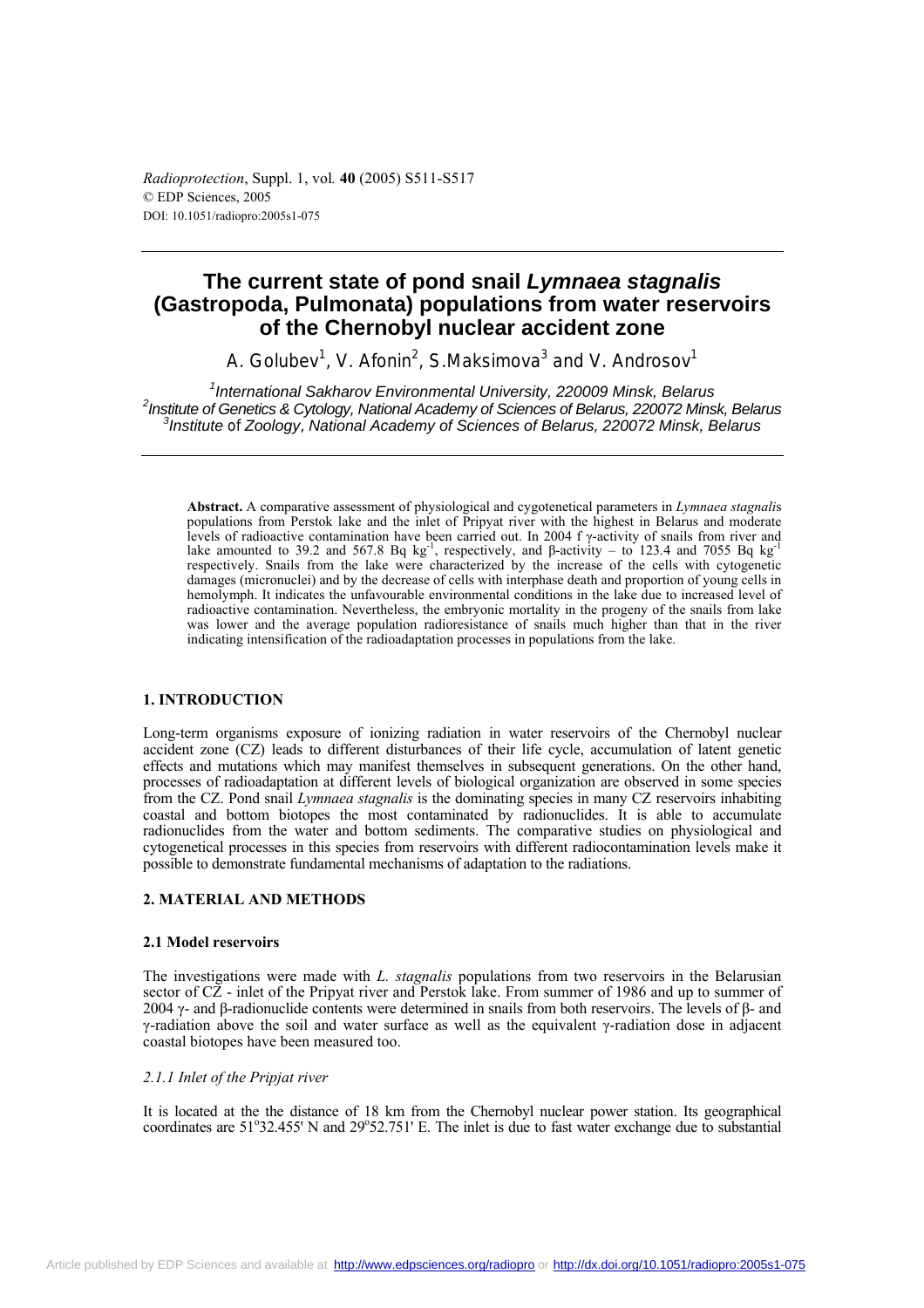### S512 RADIOPROTECTION

seasonal and perennial variations in the water level (up to  $5 - 7$  m). The maximal water level is observed during spring flood-time, the minimum one – at the end of summer – at the beginning of autumn.

### *2.1.2 Perstok lake*

It is located in the flood-lands of the Pripyat at the distance of 14 km of Chernobyl nuclear power station. Its geographical coordinates are  $51^{\circ}31.018'$  N and  $30^{\circ}01.150'$  E. The average area of lake is 0.90  $\text{km}^2$ , for a maximal depth of 1.6 m. It belongs to a water-accumulative genetic type, is non-flowing and fed primarily by spring flood and ground waters as well as by atmospheric precipitation.

### **2.2 Determination of biologic parameters characterizing radioadaptation processes**

Adult snails with shell height of  $25 - 35$  mm were caught from both reservoirs in the summer – autumn periods of 2002 – 2003 and transferred to the laborator*y*. There they were kept in groups of 8 to 10 individuals in aquaria of 3 l capacity to obtain egg masses. Egg masses were cultivated individually at temperatures from 20 to  $22^{\circ}$ C until complete releases all newborns. For each egg mass the dates of their producing and all newborn release and the number of the dead embryos were recorded.

Hemolymph was obtained from the part of adult individuals from both reservoirs after 2-3 weeks of rearing in laboratory. The structure of cell population of hemolymph (percentage of different types of cells in it), the presence cells with cytogenetic damages – with micronuclei, condensation and fragmentation of nuclear chromatin, pyknosis, budding (apoptotic bodies) were determined with the help of conventional methods [1].

The radioresistance has been determined in an other group of adults. They were subjected experimentally to irradiation of γ-rays in sublethal dose of 500 Gy (period of irradiation – 15 min). The terms of elimination of each individual were recorded as LD50.

### **3. RESULTS**

### **3.1 Long-term dynamics of radioactive contamination in the model reservoirs**

In 1990 – 1996 the values of bottom sediment γ-activity (for  ${}^{37}Cs$ ) in the coastal zone of the Pripyat inlet were notable for substantial patchiness and irregular variations within very wide limits – from 60 to 9410 kBq m<sup>-2</sup> (Fig. 1a). However, these values dropped to  $17.6 - 38.6$  kBq m<sup>-2</sup> by 1997-1999. Over the period from 1992 to 1996 the γ-activity of bottom sediments in the littoral zone of Perstok lake varied within  $60 - 4678$  kBq m<sup>-2</sup> and in 1997 – 1998 it remained still at a very high level - up to  $2186 - 2996$  kBq m<sup>-2</sup>

The current levels of the equivalent  $\gamma$ -radiation dose in the adjacent locality, radionuclide concentration in water and bottom sediments in both reservoirs are given in Table 1.

At present, the Perstok lake is the most radiocontaminated reservoir in the Belarusian sector of the CZ. On the contrary the inlet of Pripyat river is characterized by the moderate level of radioactive contamination.



**Figure 1.** Long-term dymanics of γ-activity of bottom sediments (a) and snails (b). 1–the Pripyat inlet; 2–Perstok lake.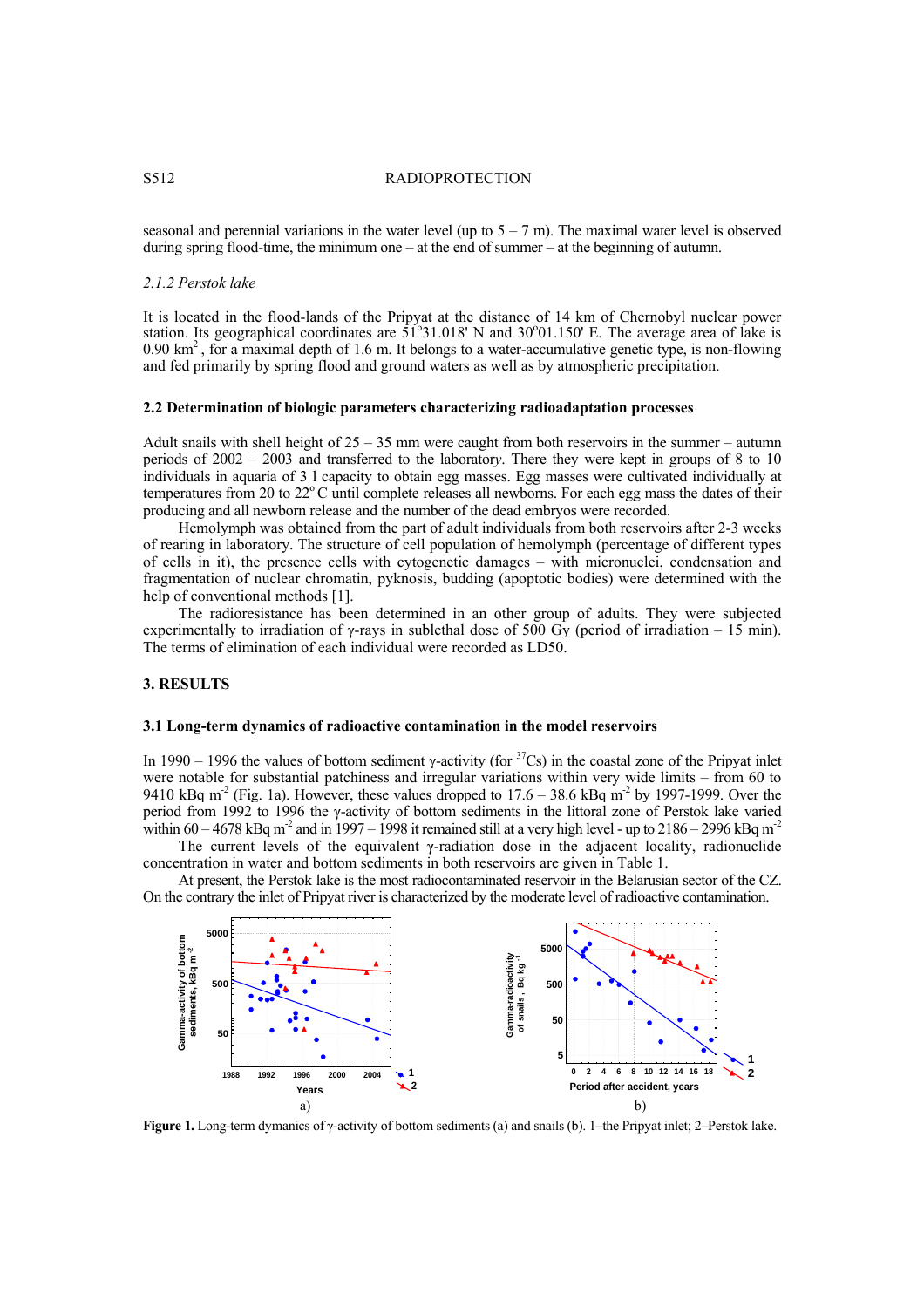### ECORAD 2004 S513

Considerable differences in dymanics and levels of bottom sediment radiocontamination in both reservoirs were caused by their different hydrological regime. On the Pripyat inlet along with natural decay of radioactive isotopes, their regular wash-out from bottom sediments with the river flow and drift down stream take place. On the contrary, in the non-flowing Perstok lake the decay of radioisotopes is compensated to a certain extent by the regular supply from the surface soil layer of adjacent areas together with water from melted snow and rains.

### **3.2 Long-term radiocontamination dynamics of** *Lymnaea stagnalis*

The highest level of γ-active contamination in *L. stagnalis* from reservoirs of CZ (up to 16.3 kBq kg-1 wet mass) was stated in  $1 - 2$  years after the Chernobyl accident in 1987 – 1988. It is explained that the duration of life cycle in this species does not exceed 2 years, therefore snails by the end of their life cycle were able to accumulate the maximal amount of radionuclides. In the subsequent years the level of their γ-activity (determined primarily by 137Cs content) was decreasing steadily (Fig. 1b).

Reduction in γ-activity (*Qt*) in *L. stagnalis* from the both reservoirs over the period of 1987 – 2004 is satisfactory approximated with an exponential function:

$$
Q_t = Q_o e^{-kt},\tag{1}
$$

where  $t -$  is the period of time after the nuclear accident (years, counting from May 1, 1986),  $Q_0$  - maximal γ-activity value (Bq kg<sup>-1</sup> wet mass) in the first 1-2 years after the nuclear accident,  $k$  – rate of decrease with time (year<sup>-1</sup>).

| Parameter                                                                                                         | Inlet of the Pripjat river                           |                | Perstok lake      |                 |  |  |  |  |  |
|-------------------------------------------------------------------------------------------------------------------|------------------------------------------------------|----------------|-------------------|-----------------|--|--|--|--|--|
|                                                                                                                   | Biotope 1*                                           | Biotope 2**    | Biotope 1*        | Biotope 2**     |  |  |  |  |  |
| Equivalent dose of $\gamma$ -radiation (by <sup>137</sup> Cs) on adjacent area, mcSv hour <sup>-1</sup>           |                                                      |                |                   |                 |  |  |  |  |  |
| Surroundings of reservoir                                                                                         | 1,21                                                 | 1,21           | 3,40              | 3,40            |  |  |  |  |  |
| Shore line                                                                                                        | 0,18                                                 | 0,26           | 1,30              | 1,38            |  |  |  |  |  |
| 1 m from the shore line to the<br>centre of reservoir                                                             | 0,17                                                 | 0,25           | 0,70              | 0,98            |  |  |  |  |  |
| $\beta$ -radiation at the height of 2 - 3 cm above the water surface, impulses cm <sup>-2</sup> min <sup>-1</sup> |                                                      |                |                   |                 |  |  |  |  |  |
| Shore line                                                                                                        | 23,40                                                | 32,28          | 193,1             | 468,8           |  |  |  |  |  |
| 1 m from the shore line to the<br>centre of reservoir                                                             | 19,01                                                | 29,22          | 76,7              | 195,5           |  |  |  |  |  |
| Radioactivity of bottom sediments***, kBq m <sup>-2</sup>                                                         |                                                      |                |                   |                 |  |  |  |  |  |
| 137Cs                                                                                                             | $40.6 \pm 8.1***$                                    | $37.4 \pm 7.5$ | $364.1 \pm 76.5$  | $1975 \pm 395$  |  |  |  |  |  |
| $^{90}Sr$                                                                                                         | The content is lower than the instrument sensitivity |                |                   |                 |  |  |  |  |  |
| Radioactivity of water, Bq $1^{-1}$                                                                               |                                                      |                |                   |                 |  |  |  |  |  |
| $137$ Cs                                                                                                          | $5.0 \pm 1.9$                                        | $4,8 \pm 1,9$  | $19,3 \pm 4,7$    | $13,9 \pm 3,8$  |  |  |  |  |  |
| $90$ Sr                                                                                                           | $21,2 \pm 9,2$                                       | $24,3 \pm 9,5$ | $3,1 \pm 10,9$    | $13,4 \pm 11,2$ |  |  |  |  |  |
| Radioactivity of snails, Bq kg <sup>-1</sup> wet mass                                                             |                                                      |                |                   |                 |  |  |  |  |  |
| 137Cs                                                                                                             | $39,2 \pm 10,1$                                      |                | $567,8 \pm 131,0$ |                 |  |  |  |  |  |
| $^{90}Sr$                                                                                                         | $123,4 \pm 25,9$                                     |                | $7055 \pm 141,4$  |                 |  |  |  |  |  |

Table 1. Radioactive contamination of model reservoirs and snails in July 2004.

 \* Sandy grounds with poor development of semisubmerged vegetation; \*\* Mud-sandy grounds with substantial development of semisubmerged vegetation; \*\*\* for upper layer  $0 - 5$  cm; \*\*\*\* - level of confidence = 0.95.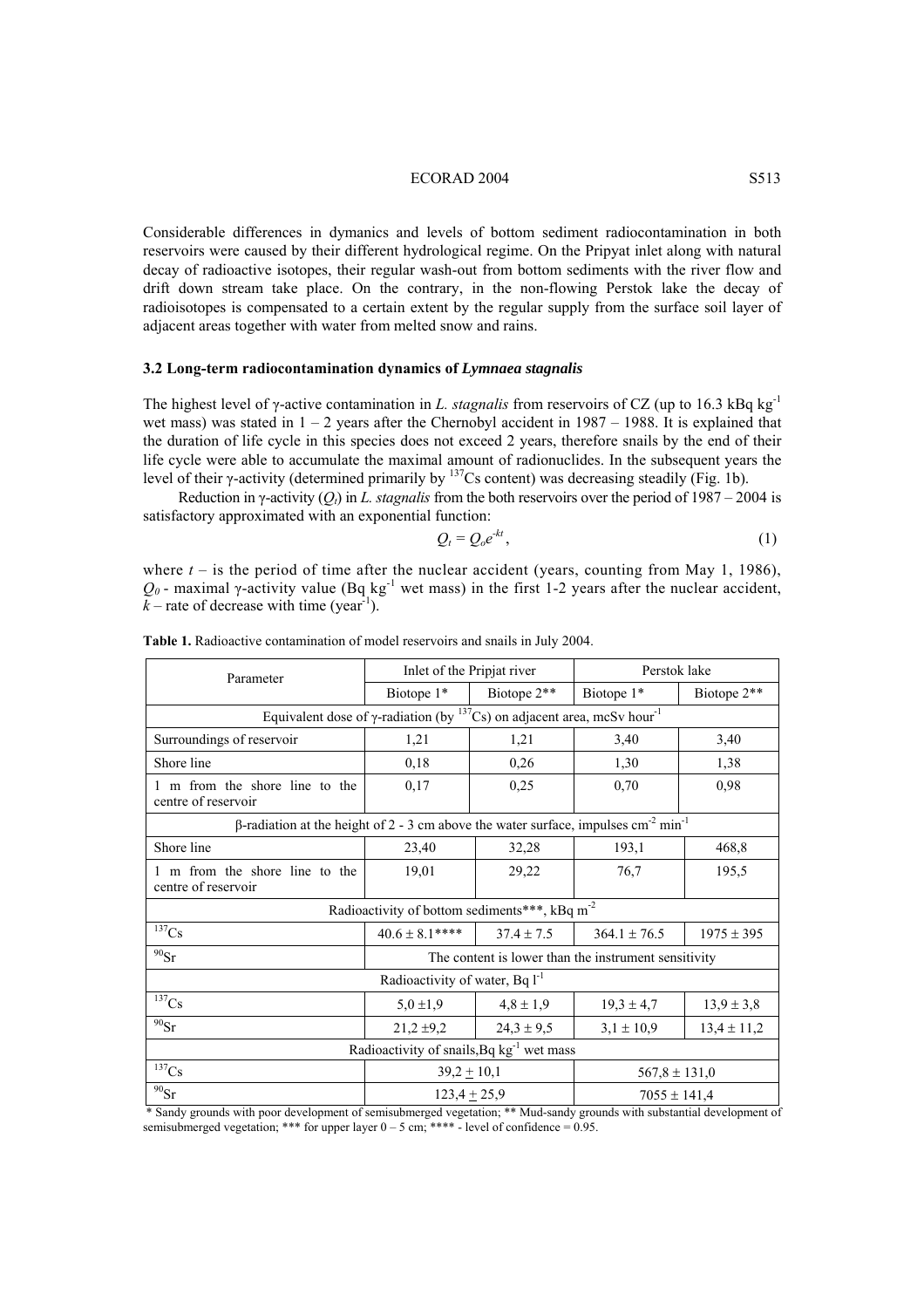# The equation (1) for *L. stagnalis* from the Pripyat inlet for the period 1987 – 2004 has the following form: *Qt =6038e-0379t*

with the correlation coefficient (r) between  $lnQ_t$  and t equal to –0,903. The equation (1) for the same species from Perstok lake for the period 1990 – 2004 is of the following form:

$$
Q_t = 29648e^{-0.292t}
$$

with  $r = -0.915$ .

At present content of β-isotope  $^{90}$ Sr in snails from two populations is much higher than those of γ-isotope  $137$ Cs. It is obvious that they absorb  $90$ Sr from the water but not from the bottom sediments.

A slight positive correlation between the γ-radionuclide content in bottom sediments (BS, kBq m<sup>-2</sup>) and in bodies of snails  $(Q, Bq \text{ kg}^{-1})$  from both reservoirs (Fig. 2) have been established for the period of 1990 – 2004. It can be expressed by the equation:  $Q = 742 + 0.522$  BS, with  $r = 0.398$ 





**Figure 2.** Correlation between concentration of γ-radionuclides in bottom sediments and in bodies of *L. stagnalis* from both reservoirs in CZ.

Figure 3. Cytogenetic damages in amoebocytes: a - norm; b, c – cells with micronuclei; d - interphase cell death; e - mitotic cell death.

# **3.3 Embryonic mortality**

Nine egg snail masses have been derived from each reservoir. Among them embryonic development was observed in eight masses produced by snails from Perstok lake and in five from the Pripyat inlet. In those egg masses where embryonic development took place, the average survival of embryos in egg masses produced by mollusks from Perstok lake (86.7%) was higher than in those from the Pripyat inlet (74.4%). The average duration of embryogenesis in egg masses of snails from the Pripyat inlet (20.4  $\pm$  4.8 days) and Perstok lake (19.3  $\pm$  4.9 days) differed insignificantly (P > 0.050).

# **3.4 Cytogenetic damages**

The number of cells with micronuclei (Fig. 3b, c) were determined to relate directly radionuclid concentration in snail bodies and in the reservoirs, which they inhabit (Table 2). The level of apoptosis depends on season and year. It results in changes in subpopulation composition of hemolymph cells. Changes in relative content of cell pools differing in sensitivity to apoptosis induction lead to change in proportion between the levels of death cells and cells with cytogenetic injuries.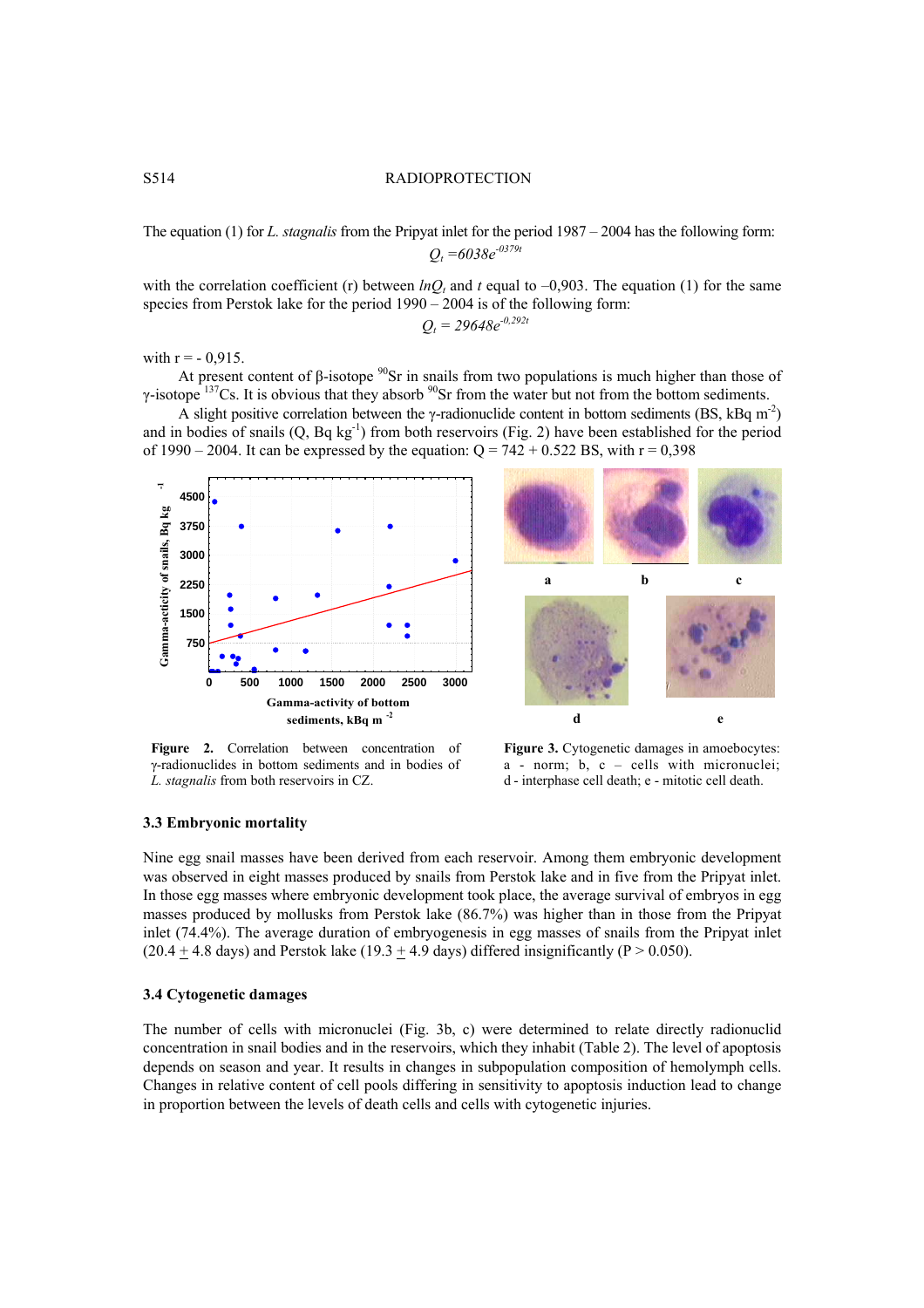#### ECORAD 2004 S515

| Reservoir     | Animals<br>examined | Cells examined | Cells with micronuclei, % | Cells with features of<br>apoptosis, $%$ |  |  |  |
|---------------|---------------------|----------------|---------------------------|------------------------------------------|--|--|--|
| Summer 2002   |                     |                |                           |                                          |  |  |  |
| Pripyat inlet | 3                   | 3300           | $0,94 \pm 0,17$           | $1,42 \pm 1,02^*$                        |  |  |  |
| Perstok lake  | 4                   | 4000           | $1,72 \pm 0.21$           | $0.68 \pm 0.32*$                         |  |  |  |
| Autumn 2002   |                     |                |                           |                                          |  |  |  |
| Pripyat inlet | 5                   | 5200           | $1,54 \pm 0.30$           | $0.67 \pm 0.24*$                         |  |  |  |
| Summer 2003.  |                     |                |                           |                                          |  |  |  |
| Pripyat inlet | 10                  | 7309           | $0.24 \pm 0.06$           | $0.04 \pm 0.02$ **                       |  |  |  |
| Perstok lake  | 10                  | 7208           | $0.75 \pm 0.19$           | $0.28 \pm 0.08$ **                       |  |  |  |

**Table 2.** Levels of death cells and cells with cytogenetic injuries in cell population of hemolymph of *L. stagnalis*.

\* chromatin fragmentation and condensation (Fig. 3 d), piknosis, budding and apoptotic cells; \*\* mitotic catastrophes (chromatin fragmentation at G2/M stage) (Fig. 3 e)

## **3.5 The state of immune system**

The function of immune system in *L. stagnalis* is performed by cells of mantle cavity liquid (hemolymph). Immune cells, exhibiting high proliferation and heterogeneity allow estimating organism response to damaging factors by the changes of levels of their differentiation, mortality and cytogenetic stability. There is a single type of form elements - amoebocytes in hemolymph of this species*.* They can be subdivided into granular and agranular amoebocytes, or correspondingly -- granulocytes and agranulocytes. The previous are functionally active elements which react to the changes in the physiological state of organism under the effect of adverse external factors morphologically and numerically. In their turn, agranulocytes are subdivided into small and large ones (diameter is  $2 - 6$  and  $7 - 12$  mcm, respectively), the previous type a main part of hemolymph cell population.

In 2002 in the cell population of hemolymph of individuals from the Pripyat inlet a percentage of granulocytes was 32%, that of necrotic cells – 10% and of young amoebocyte forms – 5%. In 2003 the same parameter of granulocytes increased to 41% and that of young amoebocytes to 9%, while the percentage of necrotic sells decreased to 8%.

In 2003 in hemolymph of individuals from Perstok lake the percentage of granulocytes was 24% and that of necrotic cells  $-21\%$ . In 2003 a slight increase in percentage of necrotic cells (to 25%) was revealed. The number of young cells decreased (to 2%) and the percentage of granulocytes remained at the level of the last year of 24%.

Besides, formation of a large quantity of different cytoplasm evaginations was found in large and small granulocytes of individuals from Perstok lake. Other negative morphological changes such as cytoplasmic evaginations and necrosis occurred in small agranulocytes.

## **3.6 Radioresistance**

One of the most important integral indices of organism radioadaptation level is their survival at sublethal doses of ionizing radiation. Assessment of long-term variations of this parameter in natural populations allows you to determine the trends and dynamics of radioadaptation processes.

Considerable individual variability on radioresistance in *L. stagnalis* populations has been established in all cases (Table 3). The average value of duration survival after irradiation (DR) in 2002 for population from Perstok (31.7 days) is significantly higher than those for population from Pripyat for the whole period of investigations. The individuals in each experiment can be divided into two groups according to the terms of their elimination after irradiation. The first group has already eliminated at the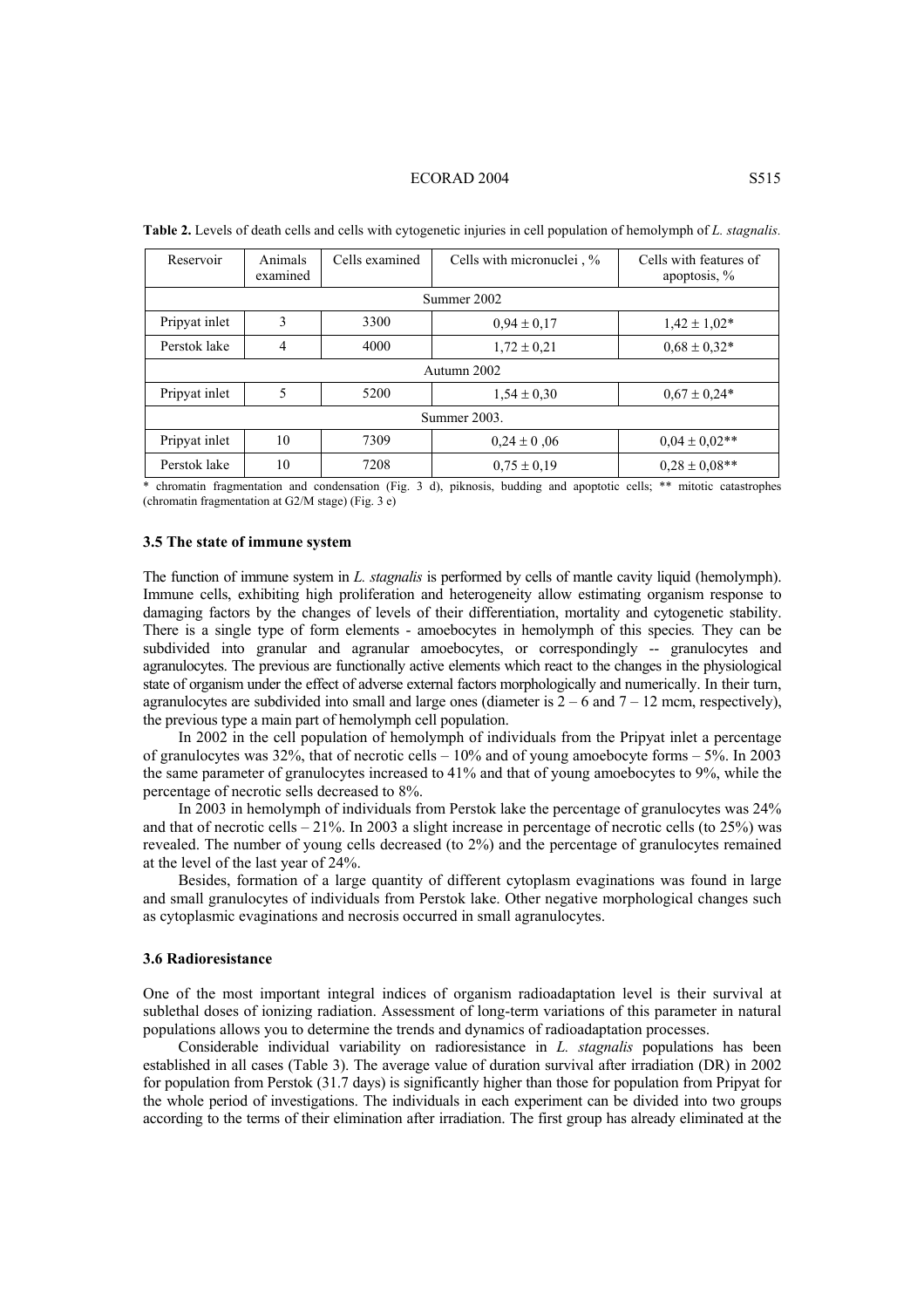# S516 RADIOPROTECTION

first 1 - 4 days. The second group has eliminated noticeable later and the individuals with intermediate terms of elimination were practically absent. The specimen eliminated at the second group can be mentioned conventionally as "radiomutants". They were able even after irradiation of 500 Gy dose in experiment to produce egg masses from which quite viable newborns later emerged [2].

Radiodioresistance of *L. stagnalis* populations from "clean" (noncontaminated by radionuclides) reservoirs out of CZ is considerable lower. For example, average values of DR for several populations from Belarus and Poland were within the limits 5.4 – 7.8 days, with maximal values for "radiomutants" – up to 9 - 14 days in 1991 – 2000. The percentage of the previous in the populations from "clean" reservoirs does not exceed 30 - 35%.

| Reservoir, year     | $\gamma$ -radiocontamination<br>of snails, Bq $kg^{-1}$ | DR $_{\text{min}}$ – DR $_{\text{max}}$ ,<br>days | Average<br>DR + $\sigma$ , days | $LD-50$ ,<br>days | $\%%$ of<br>"radiomutants" |
|---------------------|---------------------------------------------------------|---------------------------------------------------|---------------------------------|-------------------|----------------------------|
| Pripyat inlet, 1991 | 651                                                     | $1 - 24$                                          | $9,2 \pm 7,05$                  | 11.0              | 60.0                       |
| Pripyat inlet, 1992 | 502                                                     | $1 - 15$                                          | $9.9 + 4.50$                    | 11,0              | 55.0                       |
| Pripyat inlet, 2002 | 29.3                                                    | $1 - 13$                                          | $10,3 \pm 2,67$                 | 11.0              | 68.0                       |
| Pripyat inlet, 2003 | 7,2                                                     | $1 - 19$                                          | $4,1 + 4,26$                    | 2,0               | 9,1                        |
| Perstok lake, 2002  | 1560                                                    | $4 - 54$                                          | $31,7 \pm 15,4$                 | 34,0              | 87.5                       |
| Perstok lake, 2003  | 585                                                     | $1 - 50$                                          | $11.9 + 10.6$                   | 10.5              | 76,2                       |

**Table 3.** The duration of survival (DR) after irradiation of γ-rays in dose of 500 Gy of snails from both reservoirs.

### **4. DISCUSSION**

Radiocontamination levels of model reservoirs and snail populations inhabiting them reached the maximum in 1987 –1988, after that they steadily decreased. The period of twofold decrease in the  $\gamma$ -activity ( $t_{Q/2} = ln2/k$ ) for *L. stagnalis* from the Pripyat inlet is approximately 1.8 years that is well consistent with the average period of half-life period of γ-isotope complex released as a result of the accident. Nevertheless, the γ-activity of snails from both reservoirs still considerably exceeded its natural level – no more than  $4 - 8$  Bq kg<sup>-1</sup> in summer 2004. If such a tendency remains, the γ-radionuclide content in molluscs from this reservoir will have already dropped practically to their natural level by 2007 – 2010. On the contrary, in Perstok lake  $(t_{O/2} = 3.4$  years) this value will remain at the very high level in the nearest years with a tendency to a small decrease. At present β-isotope <sup>90</sup>Sr is a major dose-forming factor of external and internal irradiation for *L. stagnalis* in both reservoirs of CZ, reservoirs of CZ, since its concentration in organisms is much higher than of γ-isotope  $137$ Cs. At that  $137$ Cs is concentrated predominantly in metabolically active soft tissues and can be removed from organism easily. On the contrary, <sup>90</sup>Sr is concentrated in metabolically low-active shells from which it is not removed practically.

Chronicle radiation exposure exerts a distinct negative effect on the physiological state of *L. stagnalis* populations in both reservoirs. Degree of this impact is increasing with a rise of the levels of radioactive contamination both of reservoirs and snails. As compared with those from the Pripyat in 2002 – 2003, an increase in the percentage of dead cells and decrease of young ones was observed in the hemolymph cell population of snails from Perstok lake. The percentage of cells with cytogenetic damages (micronuclei, etc.) in hemolymph of snails from Perstok lake was higher than those of snails from the Pripyat inlet too. This fact indicates an unfavourable ecological situation for *L. stagnalis* in Perstok lake caused by chronic effect of very high radiocontamination of this reservoir.

Along with this, evident signs of radioadaptation were revealed in the populations *L. stagnalis*  from both reservoirs. For example, the mortality of embryos and egg masses produced by the snails from Perstok lake was lower than those from the Pripyat inlet, although the level of radiocontamination of the former reservoir is much higher.